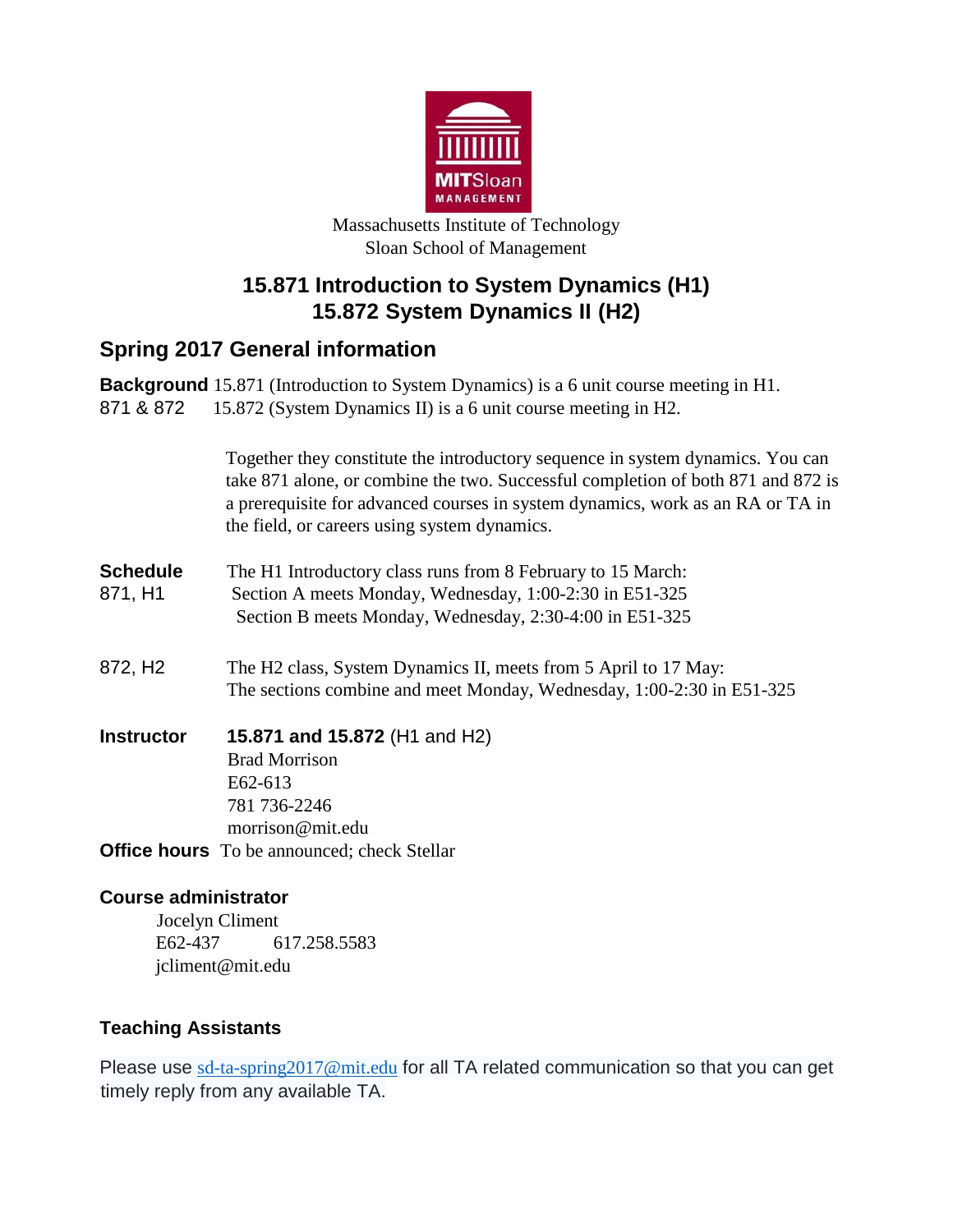Muthu Mailvaganan Anandhan  $\langle \text{muthu@mit.edu} \rangle$ Gene S Scrivner [gscriv@mit.edu](mailto:gscriv@mit.edu) Daniel Alberto Sepulveda Estay [dasep@mit.edu](mailto:dasep@mit.edu) Justin Yi [jbyi@mit.edu](mailto:jbyi@mit.edu)

| <b>Recitations</b> | TAs will lead a weekly review session to answer questions about assignments in<br>progress, present related materials, and discuss solutions to past assignments.<br>In H1, 871 sections A and B recitations take place on Fridays from 1:00-2:30 pm<br>and from 2:30-4:00 pm in E51-325. Plans for drop-in office hours will be<br>announced shortly. The first recitation session is on Friday, Feb 10 <sup>th</sup> .                                                                                                                                                                      |            |  |  |  |
|--------------------|-----------------------------------------------------------------------------------------------------------------------------------------------------------------------------------------------------------------------------------------------------------------------------------------------------------------------------------------------------------------------------------------------------------------------------------------------------------------------------------------------------------------------------------------------------------------------------------------------|------------|--|--|--|
|                    |                                                                                                                                                                                                                                                                                                                                                                                                                                                                                                                                                                                               |            |  |  |  |
|                    | For H2, recitations continue on Fridays. Times will be determined.                                                                                                                                                                                                                                                                                                                                                                                                                                                                                                                            |            |  |  |  |
| Grading            | Assignments:<br>Class participation:                                                                                                                                                                                                                                                                                                                                                                                                                                                                                                                                                          | 85%<br>15% |  |  |  |
|                    | Assignments should be submitted electronically, using Stellar. Assignments are<br>due by $5 \text{ pm}$ on the due date $-$ you should never skip class to complete an<br>assignment. Each assignment is graded on a 10-point scale. A minimum of two<br>points will be forfeited for assignments turned in late. Assignments handed in more<br>than one class late receive no credit. This policy is strictly enforced.                                                                                                                                                                      |            |  |  |  |
| <b>Web site</b>    | We use Stellar to post course materials online. Once the Stellar site is restricted to<br>participants, non-MIT students must be added by the course administrator or TAs,<br>or via the MIT Registrar, to gain access to the site.<br>The site contains the syllabus, assignments, simulation models, readings, helpful<br>tips, software access, and other useful information. We use it to send emails with<br>assignment hints, schedule changes for TA sessions, etc. You can also use the site<br>to find partners for group assignments, or to pose questions to the class as a whole. |            |  |  |  |
|                    | https://stellar.mit.edu/courseguide/course/15/sp17/15.871/index.html                                                                                                                                                                                                                                                                                                                                                                                                                                                                                                                          |            |  |  |  |
| Coursepack         | Readings are posted on Stellar, but you must also purchase some required material<br>online via Study.Net; see below.                                                                                                                                                                                                                                                                                                                                                                                                                                                                         |            |  |  |  |
| <b>Handouts</b>    | Available on the class Stellar site. Any extra hard copies will be placed in the                                                                                                                                                                                                                                                                                                                                                                                                                                                                                                              |            |  |  |  |

#### **Academic standards**

We expect the highest standards of academic honesty and behavior from all participants in class. Please go to [http://bit.ly/1hO6fUR,](http://bit.ly/1hO6fUR) the Sloan Values website, which presents standards for individual and group work, requirements for citing the work of others (proper referencing to avoid plagiarism) and personal conduct in the classroom and as a member of our community. Be sure to read this document. If you have any questions about standards and expectations regarding individual and team assignments, please ask us after you have read the standards and before doing the assignments.

System Dynamics Group area near E62-431.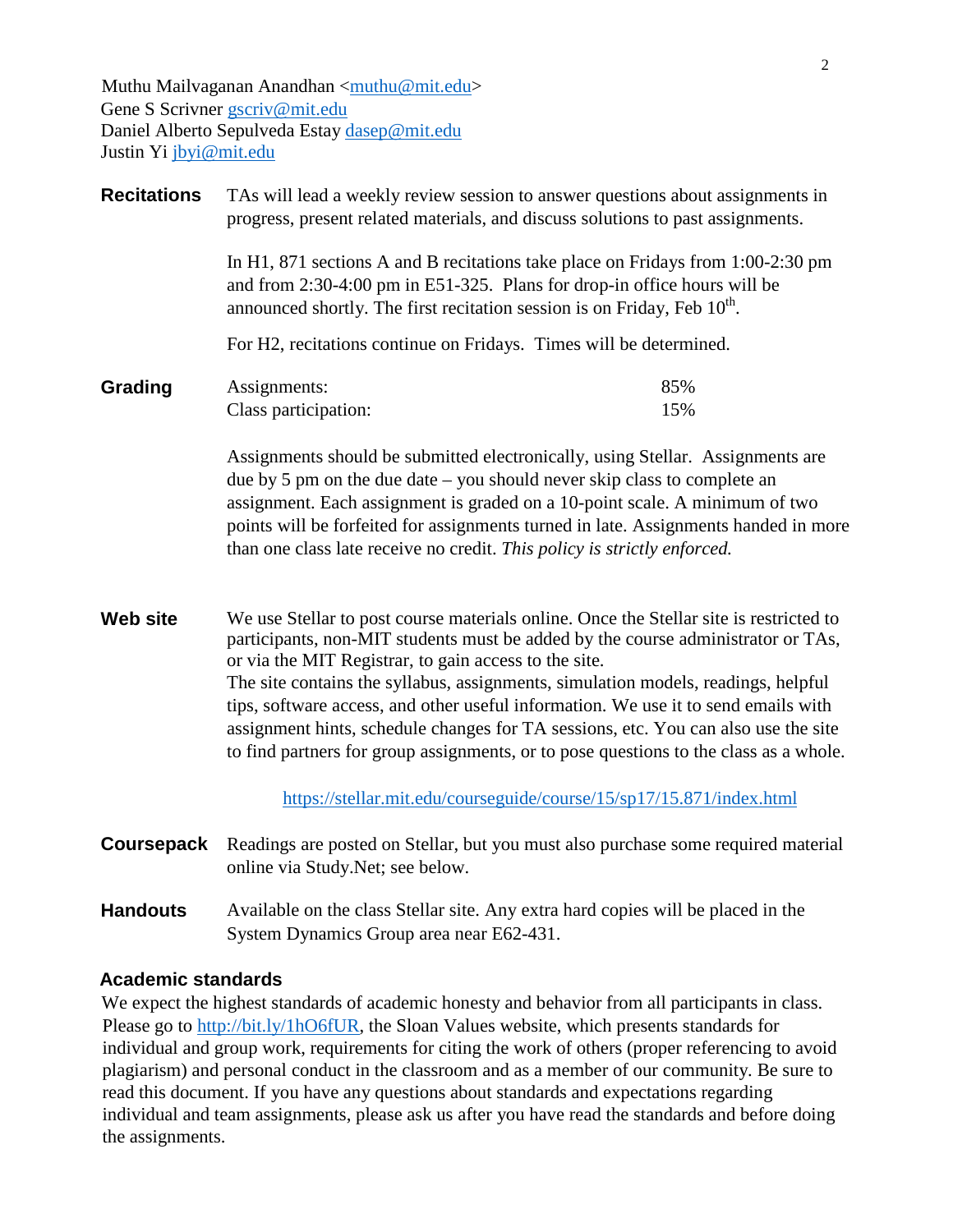#### **Course objectives and scope**

Why do so many business strategies fail? Why do so many others fail to produce lasting results? Why do businesses suffer from periodic crises and fluctuations in sales, earnings, and morale? Why do some firms grow while others stagnate? And how can an organization's leadership and managers identify and design high-leverage policies, policies that are not thwarted by unanticipated side effects?

Accelerating economic, technological, social, and environmental change challenges managers to learn at increasing rates. Today's economy requires us to design and manage complex systems where dynamic complexity is unavoidable, thanks to multiple feedback effects, long time delays, and nonlinear responses to our decisions. Yet learning in such environments is difficult precisely because we never confront many of the consequences of our most important decisions. Effective learning in such environments requires methods to develop systems thinking by representing and assessing dynamic complexity. It also requires tools that managers can use to accelerate learning throughout an organization.

15.871 and 872 introduce you to system dynamics modeling for the analysis of business policy and strategy. You will learn to visualize a business organization in terms of the structures and policies that create dynamics and regulate performance. System dynamics allows us to create 'microworlds,' management flight simulators where space and time can be compressed, slowed, and stopped so we can experience the long-term side effects of decisions, systematically explore new strategies, and develop our understanding of complex systems. In these system dynamics courses we use simulation models, case studies, and management flight simulators to develop principles of policy design for successful management of complex strategies. Case studies of successful strategy design and implementation using system dynamics will be stressed. We consider the use of systems thinking to promote effective organizational learning.

The principal purpose of modeling is to improve our understanding of the ways in which an organization's performance is related to its internal structure and operating policies as well as those of customers, competitors, suppliers, and other stakeholders. During the course you will use several simulation models to explore such strategic issues as fluctuating sales, production and earnings; market growth and stagnation; the diffusion of new technologies; the use and reliability of forecasts; the rationality of business decision making; and applications in health care, energy policy, environmental sustainability, and other topics.

Students will learn to recognize and deal with situations where policy interventions are likely to be delayed, diluted, or defeated by unanticipated reactions and side effects. You will have a chance to use state of the art software for computer simulation and gaming. Assignments give hands-on experience in developing and testing computer simulation models in diverse settings.

#### **Course materials**

#### **The required text is** *Business Dynamics***.**

Sterman, J. (2000). *Business Dynamics: Systems Thinking and Modeling for a Complex World* (Text and CD-ROM). Irwin/McGraw Hill. ISBN 0-07-238915X. (Available at the MIT Coop.)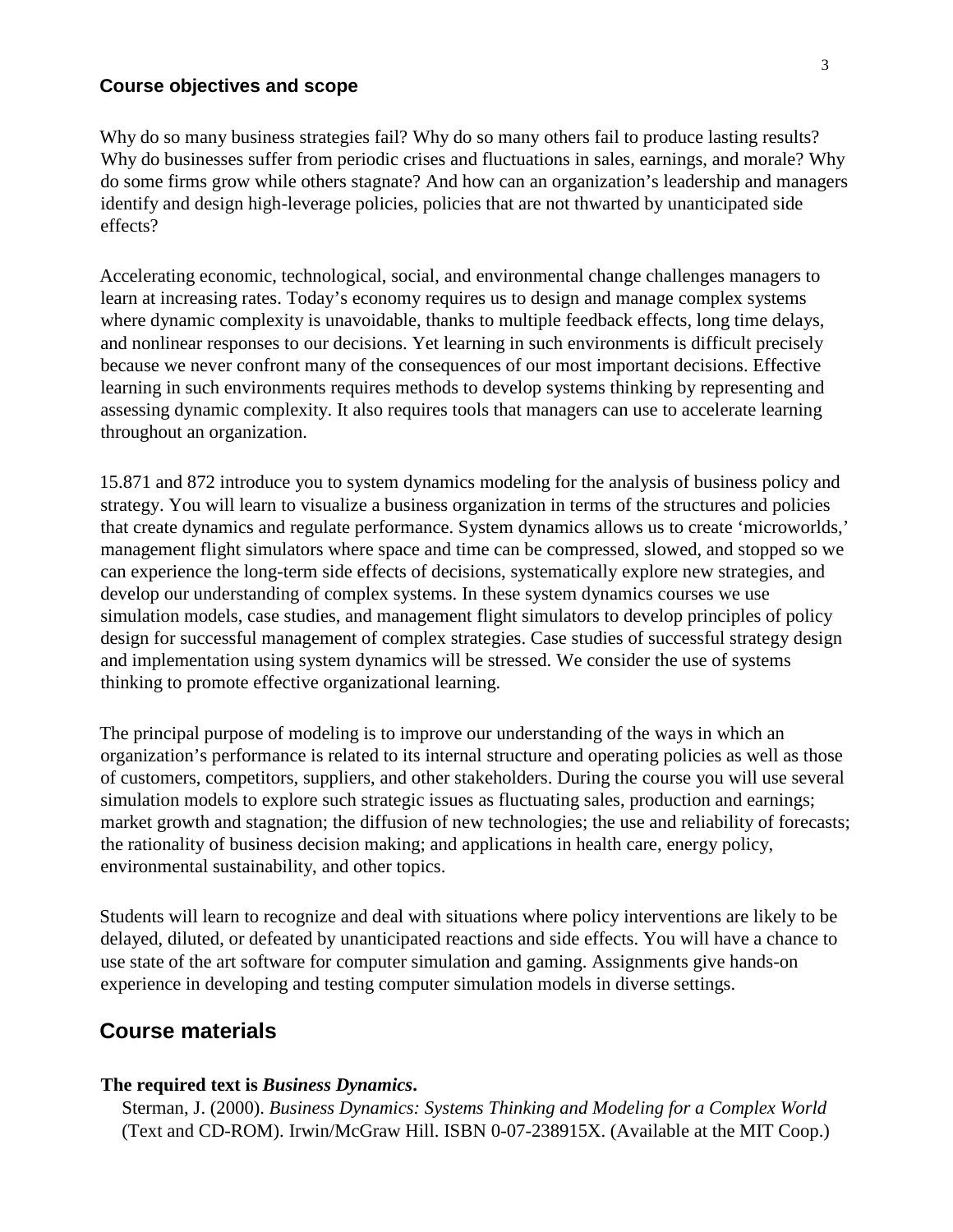**Additional readings are required**. Articles and case studies as assigned will be made available via Stellar, with the exception of the *People Express* case which you must buy from the MIT Sloan vendor, Study.Net. Instructions on our course Stellar explain how to do this.

The syllabus notes the days for which readings are to be prepared (NOTE: *before* the class in which we discuss them). It also indicates which sections of the text you should be sure to read to learn the material you will need to do the assignments and which sections you can skim (NOTE: 'skim'  $_{\neq}$ 'skip'). Additional readings will be handed out on an occasional basis.

In addition, we will use modeling software. Several excellent packages for system dynamics simulation are available, including **iThink**, from High Performance Systems, **Powersim**, from Powersim Corporation, and **Vensim**, from Ventana Systems. All are highly recommended. You may wish to learn more about these packages, as all are used in the business world and expertise in them is increasingly sought by potential employers. For further information, see the following resources:

**iThink**: See the isee Systems web site at [<www.iseesystems.com>](http://www.iseesystems.com/)

**Powersim**: See the Powersim web site at [<www.powersim.com>.](http://www.powersim.com/)

**Vensim**: See the Ventana Systems web site at [<www.vensim.com>.](http://www.vensim.com/)

**The required modeling software is VensimPLE.** In this course, we will be using the Vensim Personal Learning Edition (**VensimPLE**) by Ventana Systems. The current version is 6.2. It is free for academic use and is available for Windows and Mac. VensimPLE comes with sample models, help engine, and Adobe Acrobat format User's Guide, all available from [<www.vensim.com/venple.html>](http://www.vensim.com/venple.html)

**NOTE:** The disc that comes with the *Business Dynamics* textbook includes a version of VensimPLE. However, the version available online is much newer and has enhanced functionality. Be sure to download the current version of VensimPLE from the website above. Vensim models on the textbook CD will work with it.

### **Prerequisites and admission to the class**

No prior computer modeling experience is needed.

Those on the wait list, those who did not register through the Sloan bidding system, and listeners or auditors are welcome only if space permits (in that order).